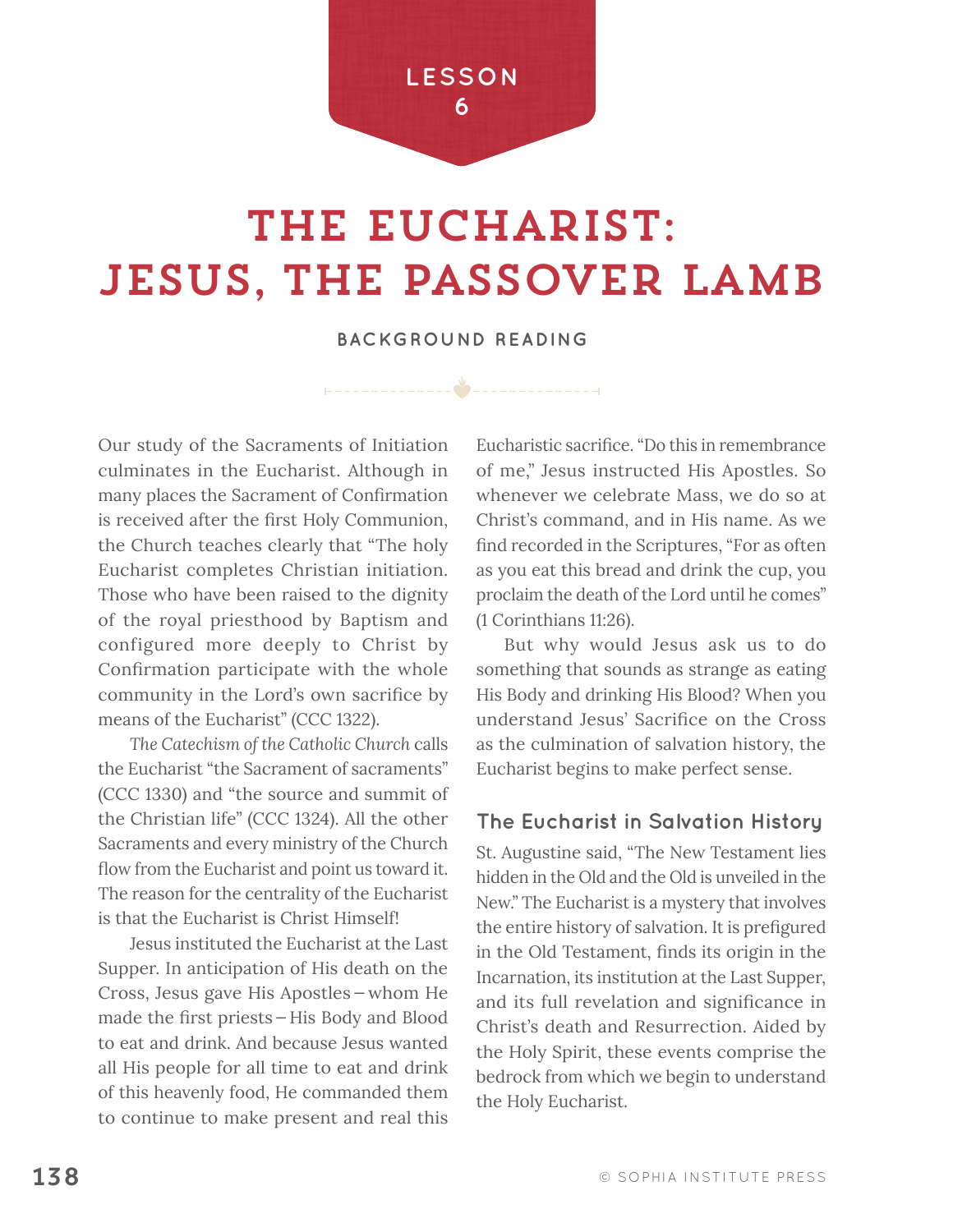The Eucharist has deep and mysterious roots in the Old Testament, conveyed by events, archetypes, and symbols all guided by the hand of Divine Providence. The most significant of these is the Passover. The Passover was the principal Jewish feast of the Old Testament. It was instituted to commemorate the Jews' liberation from Egyptian slavery and the fulfillment of God's promise to Abraham that He would establish a people uniquely His. By the same covenant, this same people would eventually come into possession of the Promised Land. God's people were commanded to recall this saving event for all generations and to keep this feast day forever.

#### **The Passover Lamb**

To deliver His Chosen People from slavery, God sent a series of plagues to Egypt. The last of these was to kill every firstborn son throughout the land. God told the Israelites to sacrifice a lamb according to specific instructions and to apply its blood to the doorposts and lintels of their homes as a sign for God to pass over their homes and spare their firstborn. "The blood will be a sign for you on the houses where you are; and when I see the blood, I will pass over you" (Exodus 12:13). God also commanded the Israelites to eat the lamb: "They will consume its meat that same night, eating it roasted with unleavened bread and bitter herbs" (Exodus 12:8-9). Finally, God also commanded the Israelites to remember this great act of His salvation by holding a yearly festival known as the Passover: "This day will be a day of remembrance for you, which your future generations will celebrate with pilgrimage

to the LORD; you will celebrate it as a statute forever" (Exodus 12:14).

 Many centuries later, it was precisely at the Passover meal when Jesus instituted a New and everlasting Covenant and gave His friends the greatest gift of all—His Body and His Blood.

### **The Last Supper and the Institution of the Eucharist**

At the end of Jesus' public ministry, "the day of the feast of Unleavened Bread arrived, the day for sacrificing the Passover lamb" (Luke 22:7). Jesus gathered the Apostles in the Upper Room for the Last Supper and told them: "I have eagerly desired to eat this Passover with you before I suffer" (Luke 22:15). Christ prophesied His Passion, revealing that He is the lamb to be sacrificed for our salvation.

Jesus took a cup of wine, and after giving thanks He said, "Take this and share it among yourselves" (Luke 22:17). "Then he took the bread, said the blessing, broke it, and gave it to them, saying, 'This is my body, which will be given for you; do this in memory of me'" (Luke 22:19). Christ instituted the Eucharist and commanded that we eat His Flesh and drink His Blood, signaling His victory over death through His Resurrection.

After He broke and shared the bread, in a similar way He took the cup of wine and said: "This cup is the new covenant in my blood, which will be shed for you" (Luke 22:20). Jesus instituted the Eucharist at the Last Supper as the new and eternal sacrifice. It initiated His new and everlasting Blood Covenant with God's people. As the *Catechism* explains, "By celebrating the Last Supper with his apostles in the course of the Passover meal,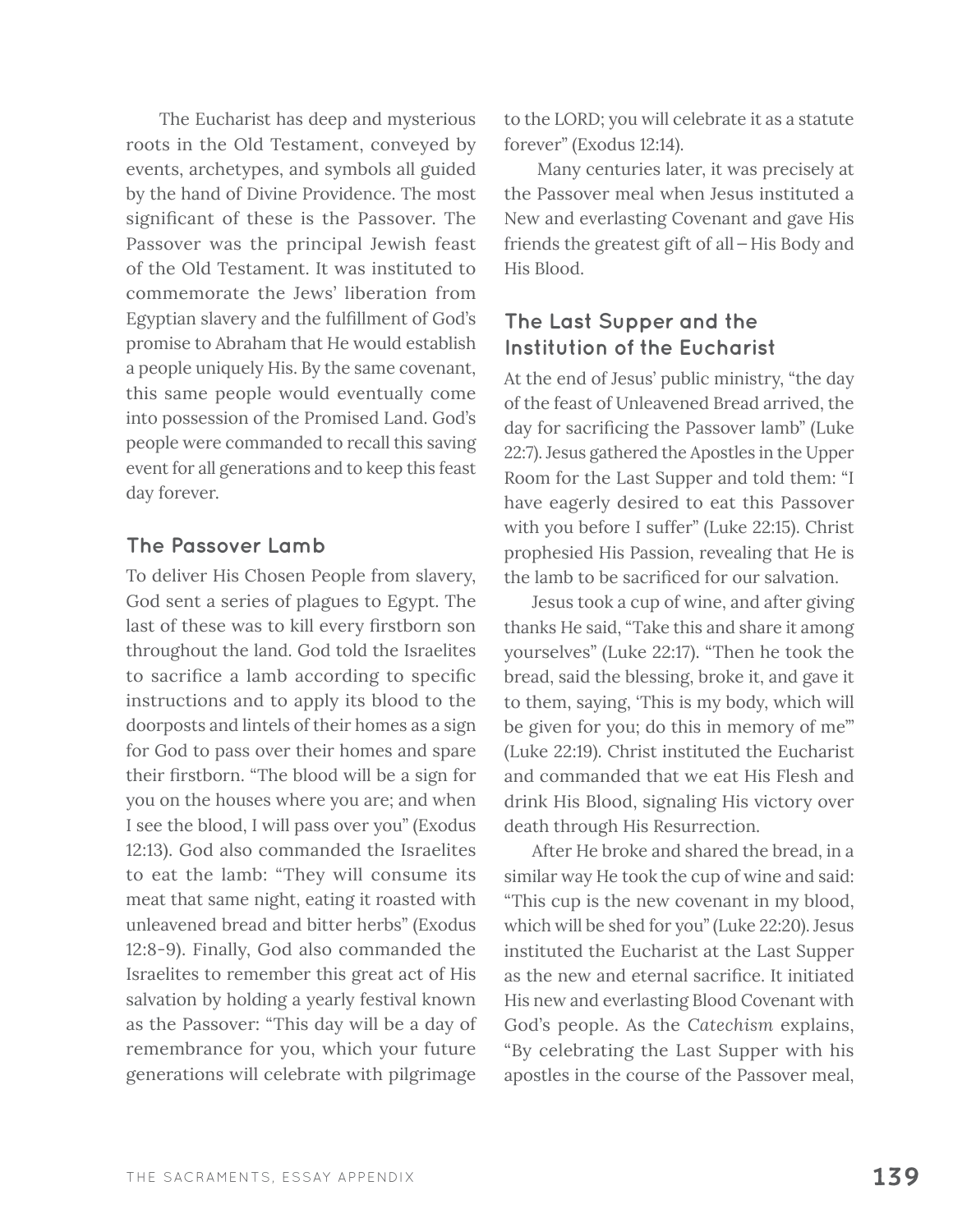Jesus gave the Jewish Passover its definitive meaning. Jesus' passing over to his father by his death and Resurrection, the new Passover, is anticipated in the Supper and celebrated in the Eucharist, which fulfills the Jewish Passover and anticipates the final Passover of the Church in the glory of the kingdom."

 Thus, Jesus became for us our Passover Lamb. This gift would win for all mankind the promise of eternal salvation. The Old Testament Passover lamb, whose blood saved God's people, is replaced by the Lamb of God, Jesus; whose Blood is our eternal salvation. Jesus said, "He who eats my flesh and drinks my blood has eternal life, and I will raise him up at the last day" (John 6:54).

Jesus has become the Passover Lamb for all Christians. Using the Greek word *pascha*

for the Hebrew word for Passover, St. Paul writes: "For our paschal lamb, Christ, has been sacrificed" (1 Corinthians 5:7). The Church transformed the Jewish Passover from a commemoration of God's freeing the Israelites from slavery to a celebration of Jesus Christ's death and Resurrection, and freeing of humanity from the slavery of sin and death. God's promise of redemption is available not just to one people, but to the entire world. In Him there is now one, complete sacrifice memorializing and sustaining our own deliverance from sinful captivity. Initiated on the eve of Calvary's dark desolation, the Eucharist instituted through the Last Supper is a mystery of joyful light.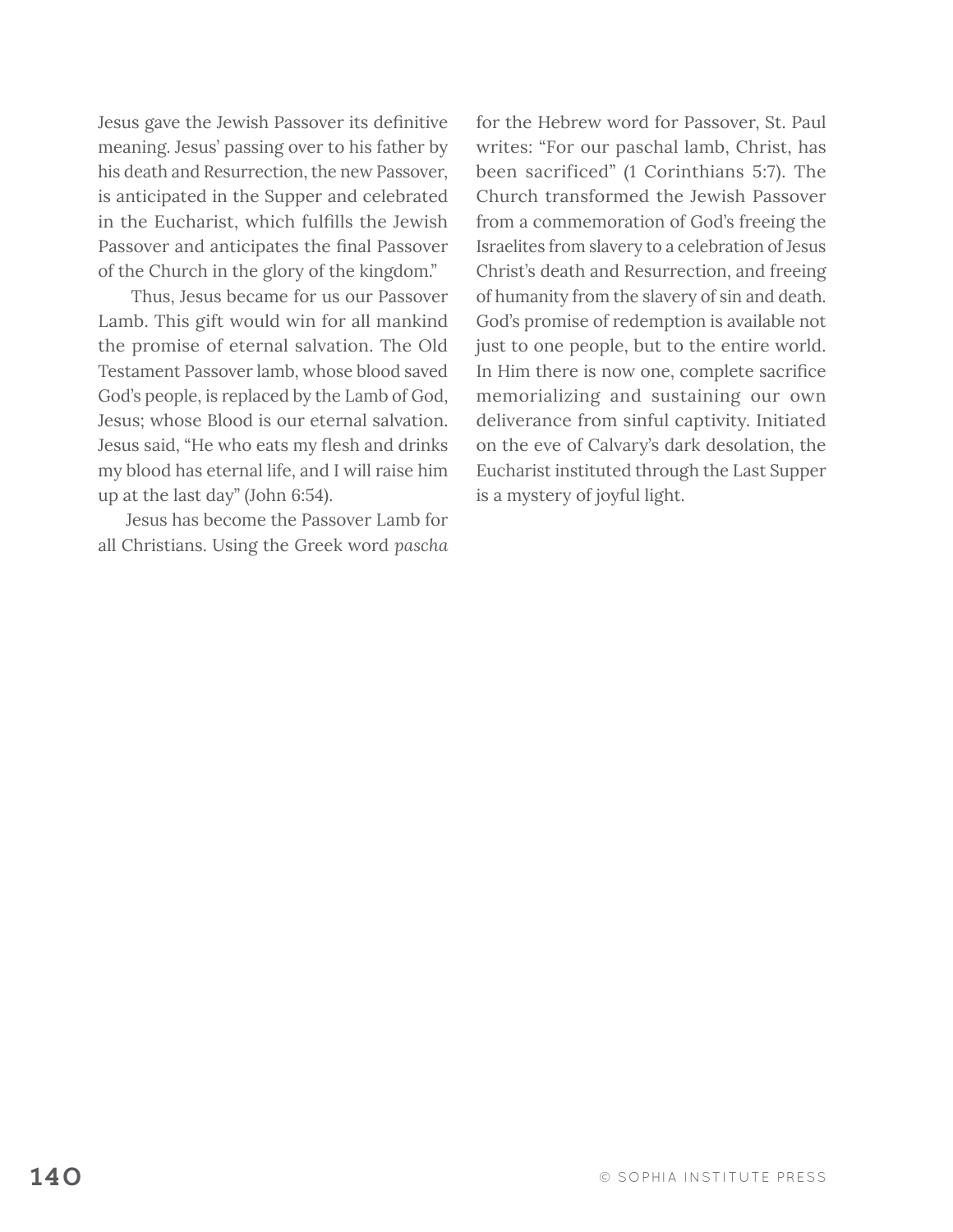

# THE EUCHARIST AND THE HOLY MASS

**BACKGROUND READING**

Have you ever wondered: What do people who have died and gone to Heaven do all day? The answer is simple: they worship God, singing endless hymns of praise. To someone unfamiliar with the Catholic worship service, called Holy Mass, it might sound odd to think that Heaven is one perpetual celebration of worship. But someone who understands what Mass is would have to ask, "Why would you want to do anything else?" The Mass is truly and literally Heaven on earth, the wonderful gift Jesus has given us so that we may be with Him in the flesh.

 Since Christ first commanded the Apostles (the first priests) to celebrate Mass for all Christians at the Last Supper, ordained priests have invoked the Holy Spirit and pronounced the words of consecration, transforming bread and wine into the Body and Blood of Jesus Christ.

The Mass is celebrated in two main parts: the Liturgy of the Word and the Liturgy of the Eucharist. More information on these two parts of the Mass are in your children's activity books.

#### **Transubstantiation**

The change of the bread and wine into the Body and Blood of Jesus is called transubstantiation. The entire substances of the bread and wine change, although they appear the same as they did before the change. "By the consecration the transubstantiation of the bread and wine into the Body and Blood of Christ is brought about. Under the consecrated species of bread and wine Christ himself, living and glorious, is present in a true, real, and substantial manner: his Body and his Blood, with his soul and his divinity" (CCC 1413).

 The Eucharist is the Body and Blood of Jesus Christ. *The Baltimore Catechism* explains one of the ways we know this: "Christ could not have used clearer, more explicit words than 'This is My body.' He did not say, 'This is a sign of My body' or 'This represents My body,' but, 'This is My body.' Catholics take Christ at His word because He is the omnipotent God. On His word they know that the Holy Eucharist is the body and blood of Christ."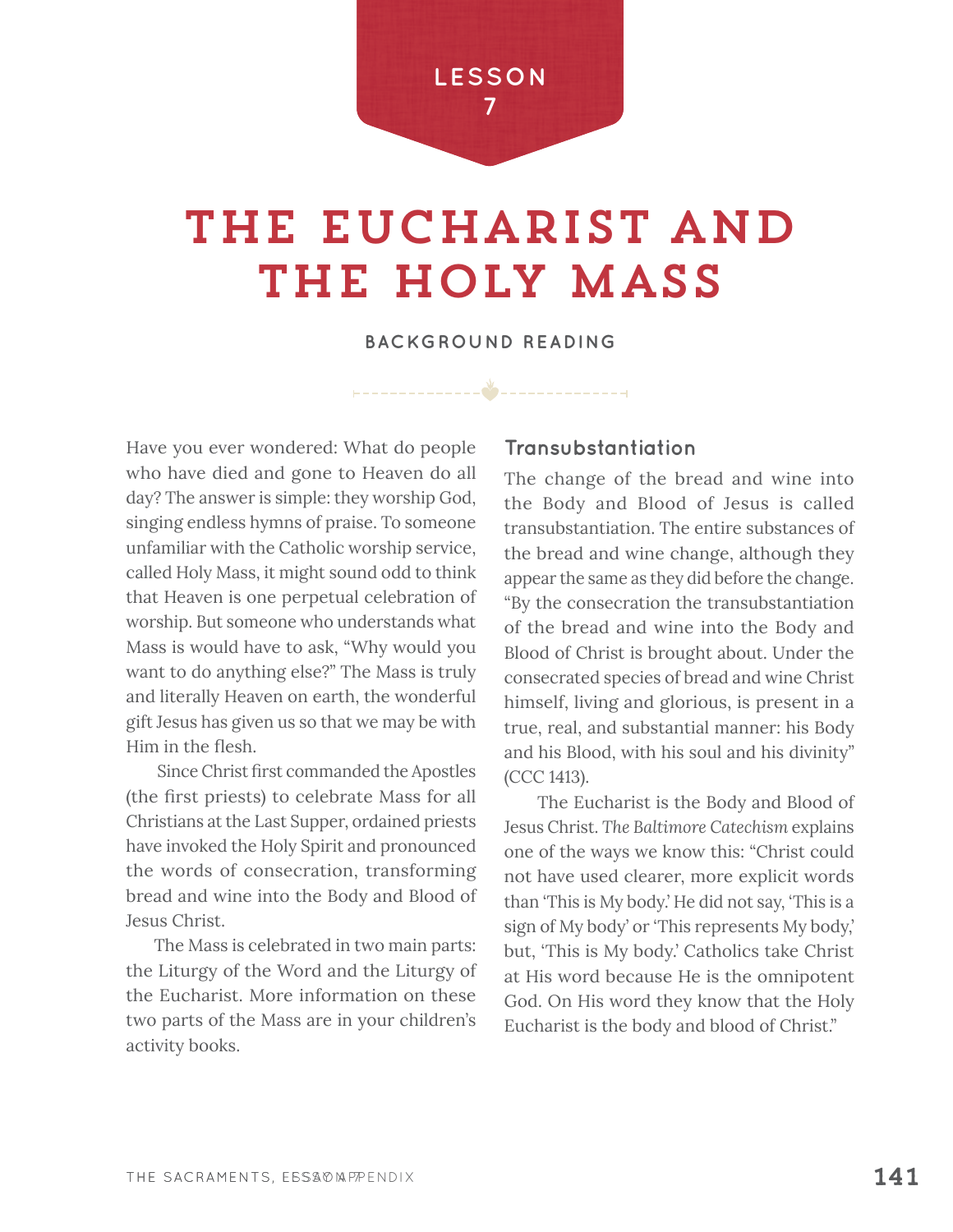## **What Are the Fruits of Holy Communion?**

When we receive Holy Communion, we are united with Jesus Christ. Our souls are strengthened: we need the Eucharist in the same way our bodies need food. The Eucharist helps us avoid sin and strengthens our charity. The Eucharist separates us from sin: it forgives venial sin and helps us avoid mortal sin in the future. The Eucharist also helps us see the face of Jesus in the poor. The *Catechism* explains, "Participation in the Holy Sacrifice identifies us with Jesus' Heart, sustains our strength along the pilgrimage of this life, makes us long for eternal life, and unites us even now to the Church in heaven, the Blessed Virgin Mary, and all the saints" (CCC 1419).

Receiving the Eucharist also unites us with other Christians. The very Body of Christ, the Eucharist, strengthens and nourishes the Body of Christ—the Church—whose members are gathered in that Eucharistic celebration: the living on earth (the Church Militant), as well as the saints in Heaven (the Church Triumphant) and the souls in Purgatory (the Church Suffering).

## **How Do We Receive the Body of Christ?**

Anytime you touch something extremely valuable, you do so with great care. When we receive Communion, we are receiving the Body and Blood of God Himself! Therefore, we must receive this precious gift in a way that treats the Blessed Sacrament worthily. For this reason, the Church requires us to fast for at least one hour before receiving Communion, except for water and medicine. We should also encourage our children to dress in appropriate attire for Mass as a sign of respect.

One can receive the Eucharist on the tongue (the ordinary way), a traditional sign of our humility before God and an acknowledgment that it is Christ who feeds us. It is also possible to receive Communion in one's hands (the optional way). If you do so, you should make sure your hands are clean and empty, placing your left hand flat over your right. Be sure to put the host in your mouth right away: do not wait until you return to your pew.

## **Who Can Receive the Eucharist?**

Catholics in a state of grace can and should receive the Eucharist. Non-Catholics and Catholics who are in a state of mortal sin may not receive Communion. Some question this decision because they believe it excludes people and causes division among Christians. And the fact is that it does exclude people. But the truth is that when we receive Jesus Christ into our souls, our souls should be ready to give Him a good, pure home. Our souls must be in the state of grace to receive Him worthily. If we are in the state of mortal sin and receive the Eucharist, we commit sacrilege, treating a sacred object unworthily, as if we don't care. The Sacrament of Confession restores grace to the soul and purifies the soul for the Eucharist. (We will learn more about this Sacrament later this year.) For non-Catholics and others who do not believe that the Eucharist is the Lord, to take the Eucharist would be a lie. The *Catechism* and canon law provide for very limited circumstances in which, in case of "grave necessity," such as the danger of death, Sacraments may be administered to those